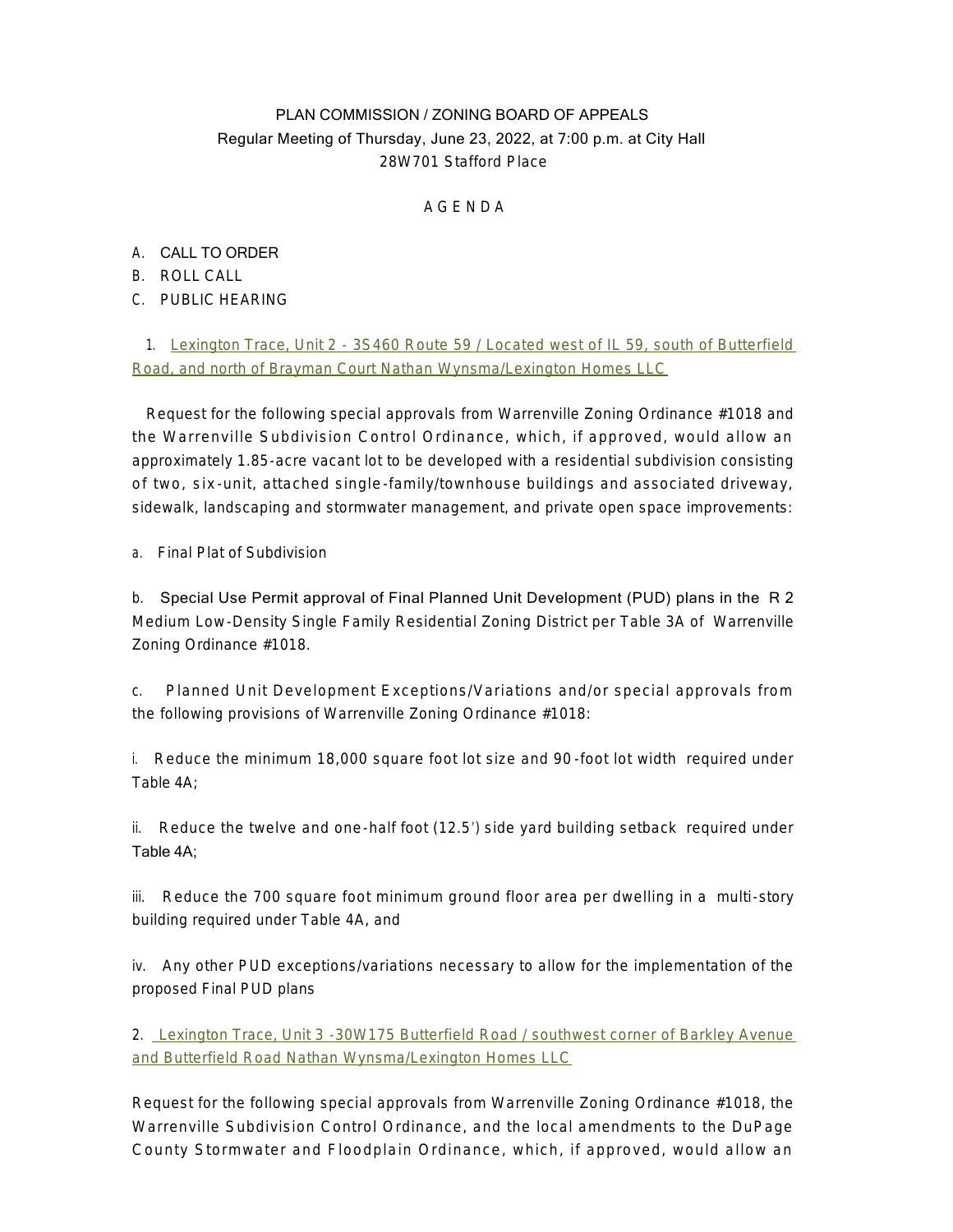approximately 3.43-acre property to be redeveloped with a residential subdivision consisting of six, six -unit, attached single -family/townhouse buildings and associated driveway, sidewalk, landscaping and stormwater management, and private open space improvements:

a. Final Plat of Subdivision;

b. Rezoning of the property from M -1 light Manufacturing to R -2 Medium -Low Density Single Family Residential;

c. Special Use Permit approval of Final Planned Unit Development (PUD) plans in the R 2 Medium Low-Density Single Family Residential Zoning District per Table 3A of Warrenville Zoning Ordinance #1018.

d. Planned Unit Development Exceptions/Variations and/or special approvals from the following provisions of Warrenville Zoning Ordinance #1018:

i. Reduce the minimum 18,000 square foot lot size and 90-foot lot width required under Table 4A;

ii. Reduce the minimum forty -foot (40') front yard and corner side yard setbacks required under Table 4A;

iii. Reduce the 700 square foot minimum ground floor area per dwelling in a multi-story building required under Table 4A;

iv. Increase in maximum lot coverage from 18% to 21%; and

v. Any other PUD exceptions/variations necessary to allow for the implementation of the proposed Final PUD plans.

e. Planned Unit Development Variations to the local amendments of the DuPage County Stormwater Management Ordinance to increase the amount of bounce allowed and the side slope grading of the proposed retention pond

3. Beach Dogs– [3S230 Warren Avenue / located south of Manning Avenue, on the west](https://www.warrenville.il.us/DocumentCenter/View/19284/Rick-Dandan---Lakeside-Consultants---3S230-Warren-SR_6-23-22-Meeting)  side of Warren Avenue[,](https://www.warrenville.il.us/DocumentCenter/View/19284/Rick-Dandan---Lakeside-Consultants---3S230-Warren-SR_6-23-22-Meeting) [Rick Dandan/Lakeside Consultants.](https://www.warrenville.il.us/DocumentCenter/View/19284/Rick-Dandan---Lakeside-Consultants---3S230-Warren-SR_6-23-22-Meeting)

Request for approval of a variation from Table 5E of the Zoning Ordinance #1018 to reduce the required number of off-street parking spaces from five to zero spaces. If approved, this variation would allow for an approximately 492-square foot walk-up and carry-out restaurant used to be operated on the property.

## D. CITIZENS' COMMENTS\*

- E. APPROVAL OF MINUTES
	- 1. Regular Meeting of May 19, 2022
- F. CHAIRMAN'S REPORT
- G. COMMUNITY AND ECONOMIC DEVELOPMENT DIRECTOR'S REPORT